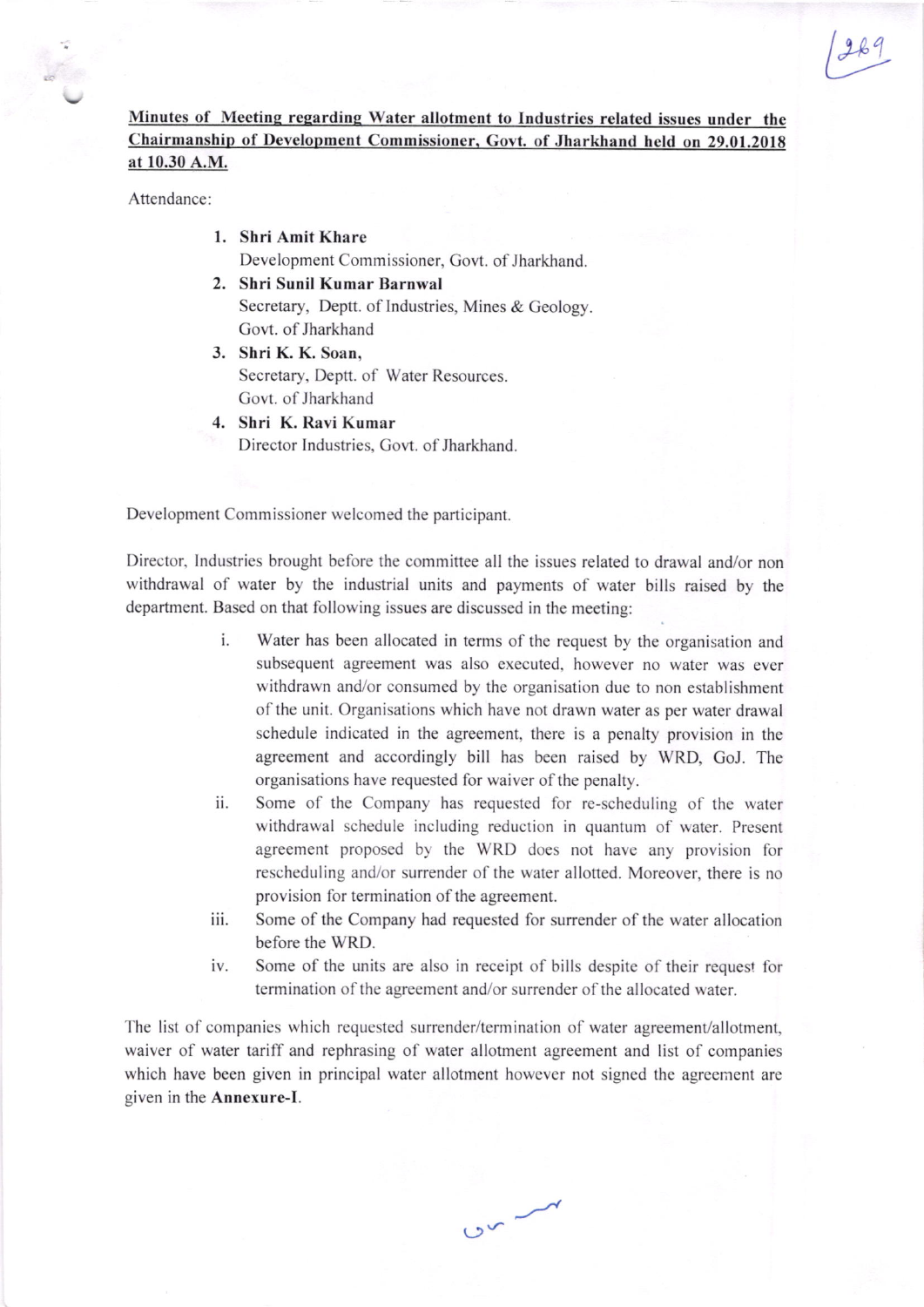At various forum and through various representations these companies gave representations for the above. The major reasons for considerations are as follows:-

> i) Department of water Resources has alocated water to the unit for their respective plant and/or industrial unit from different river basins and also entered into an agreement. However due to non availability of various statutory clearances and/or non security of Raw Material which includes Supply of lron Ore & Manganese Ore, Cancelation of Coal Block etc. some of the units and/or plants could not be established for reasons not attributable to the organisations and thereby no withdrawal and/or consumption of water was ever initiated by the respective units. Despite of no consumption and/or withdrawal by the units/organisations they are in receipt of bills for payment of penalty from the Water Recourses Department.

 $1268$ 

- ii) Some of the Industries has requested for rescheduling of the water withdrawals schedule and/or reduction in the quantum of the water requirement since their unit capacity has been reduced and/or modified.
- iii) Due to these agreement water resources are blocked with various companies but they could not use it also. This became a major hindrance for department of water recourses for allocation of water to new industrial projects. Non allocation of water for new projects becomes hindrance for generation of revenue and employment. The water alloted are to be relieved from these unfulfilled/disputed agreements and allotted to the new applicants. Thus decision needs to be taken on these pending applications.

## After discussion on the above mentioned issues and reasons, following decisions are taken:

- $i$ . Industrial unit which are willing to surrender the waler allotment may surrender the water allotment to the Department of Water Resources. Department of Water Resources shall accept the surrender, in spite of pending payment of dues so that water may be allocated to those industrial units which are actually in need.
- ii. Dues as on date of first application for surrender of water allotment shall be paid by the concerned unit else legal action will be initiated for recovery of the dues.
- iii. Notice may be issued to the applicant units which are willing to surrender allotment. They may be asked to surrender water allotment by 31.03.201g
- For those industrial units which are willing to reduce quantity of water allocated. iv. water allotment to such units may be reduced and the dues on date of first application to reduce quantity of water allocation shall be paid by the concemed unit else legal action will be initiated for recovery of the dues.
- The request for rescheduling /rephasing of water allocation shall be accepted provided V. such request is made well before the date of first drawl as indicated in the agreement and if the request for rescheduling /rephasing is made after the due date of first drawl,

 $0^{m}$